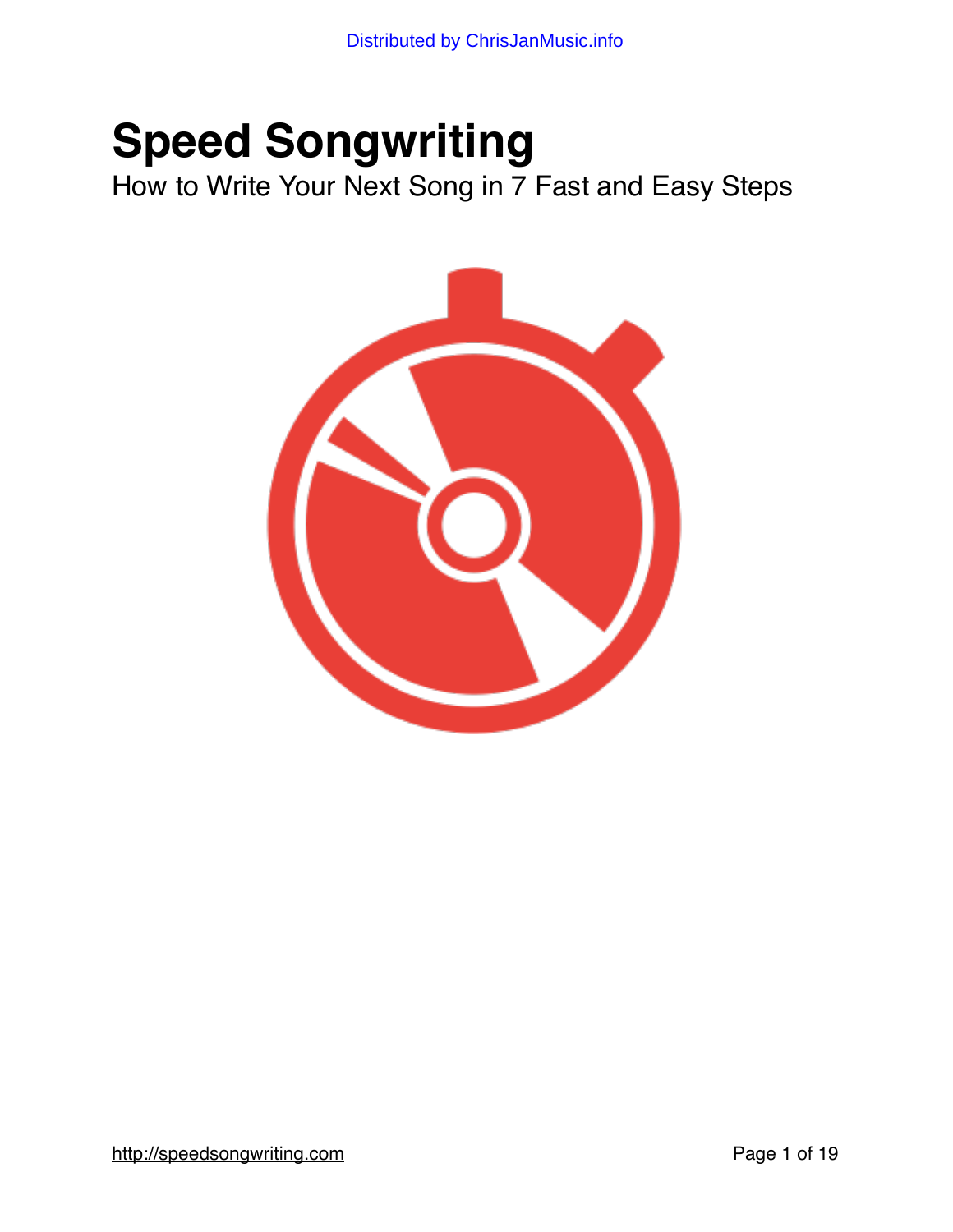# **Step 1: Choose a Title, Song Plot, Tempo, and Beat**

# **Title Tips**

Put your title in spotlighted positions: In chorus opening lines, closing lines, or both. in AABA form, at the end of each verse (modern) or at the beginning.

A good Title should...

- Express the central idea of the song.
- Be the target of the rest of the lyrics.
- Be able to be developed as the song progresses, so that it gains more impact as we gain more information.
- Be engaging and interesting, either by itself or in the ideas it provokes.
- Be specific rather than general.

# **Titles Types**

#### DNA Titles

DNA Titles are self-contained. They contain meaning all by themselves.

- Rolling In the Deep, Adele
- Party Rock Anthem, LMFAO
- Firework, Katy Perry
- E.T., Katy Perry

#### Parasitic Titles

Parasitic Titles need lyrical context for full effect.

- Just Can't Get Enough, The Black Eyed Peas
- Just the Way You Are, Bruno Mars
- The Time, The Black Eyed Peas
- Only Girl (In the World), Rihanna
- I Wanna Go, Britney Spears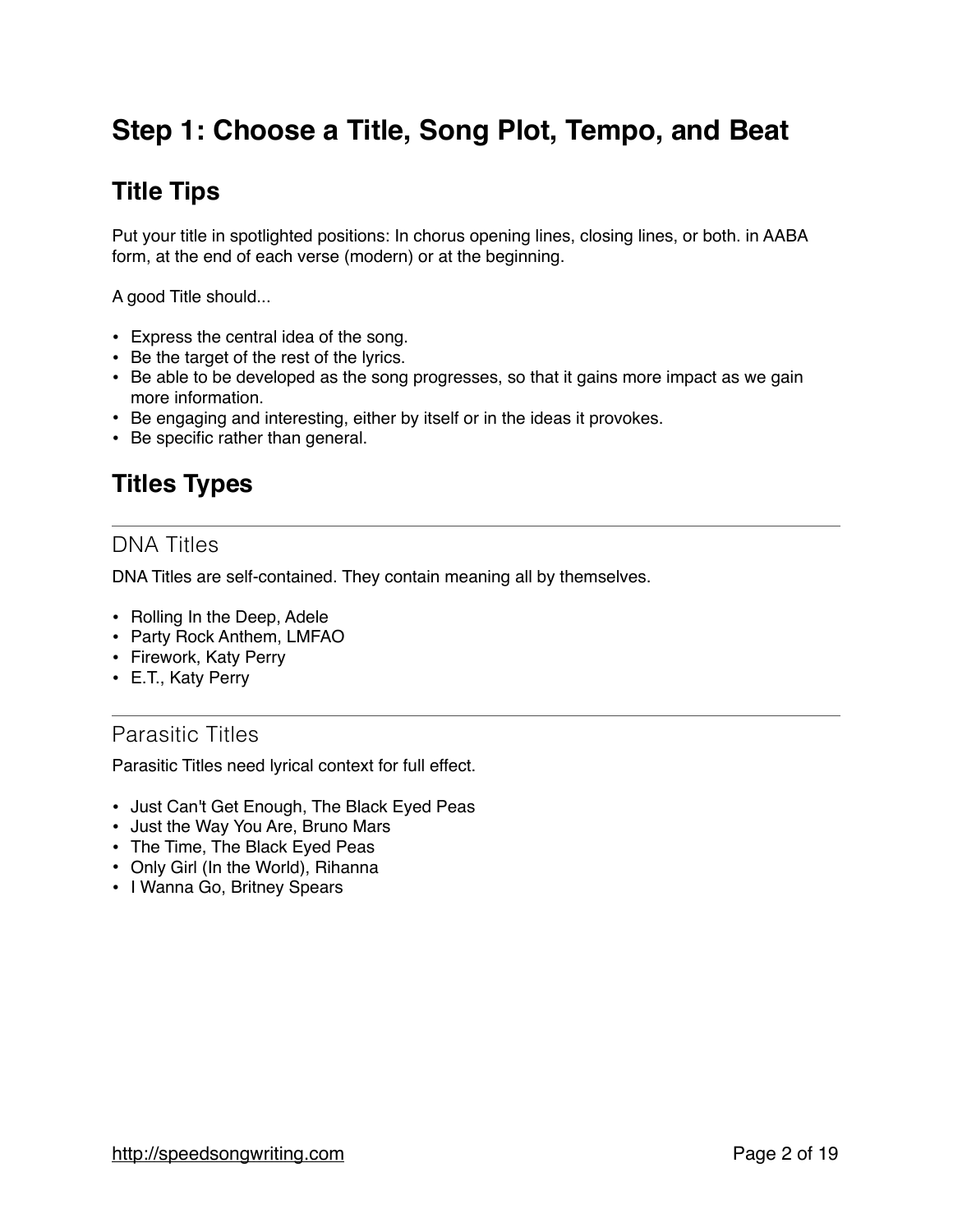# **Finding Titles**

- Lizard Brain Titles
- Transformed clichés
- Suggest or contain metaphor or simile
- A clever play on words
- Sonic bonding with vowels (assonance), consonants (alliteration), or both
- Opposites
- Repetition
- Variation
- Double meanings
- Advertising
- Book and movie titles
- Interesting things people say
- Songs, especially lines you misunderstand
- References: Thesaurus, Dictionaries of phrases, Rhyming dictionary, Dictionary of alliteration

# **Song Plots**

#### Song Plot 1

V: The problem PC: Can the problem go away? C: Life without the problem B: The challenges to overcome

#### Song Plot 2

V: The way things used to be PC: Is there hope? C: The way things are B: Everything's gonna be alright

#### Song Plot 3

V: The way I'd like things to be PC: Is there hope? C: The way things are B: Everything's gonna be alright

#### Song Plot 4

V: Describe what happened PC: Forget about what happened C: What's about to happen B: Describe the big realization, the life lesson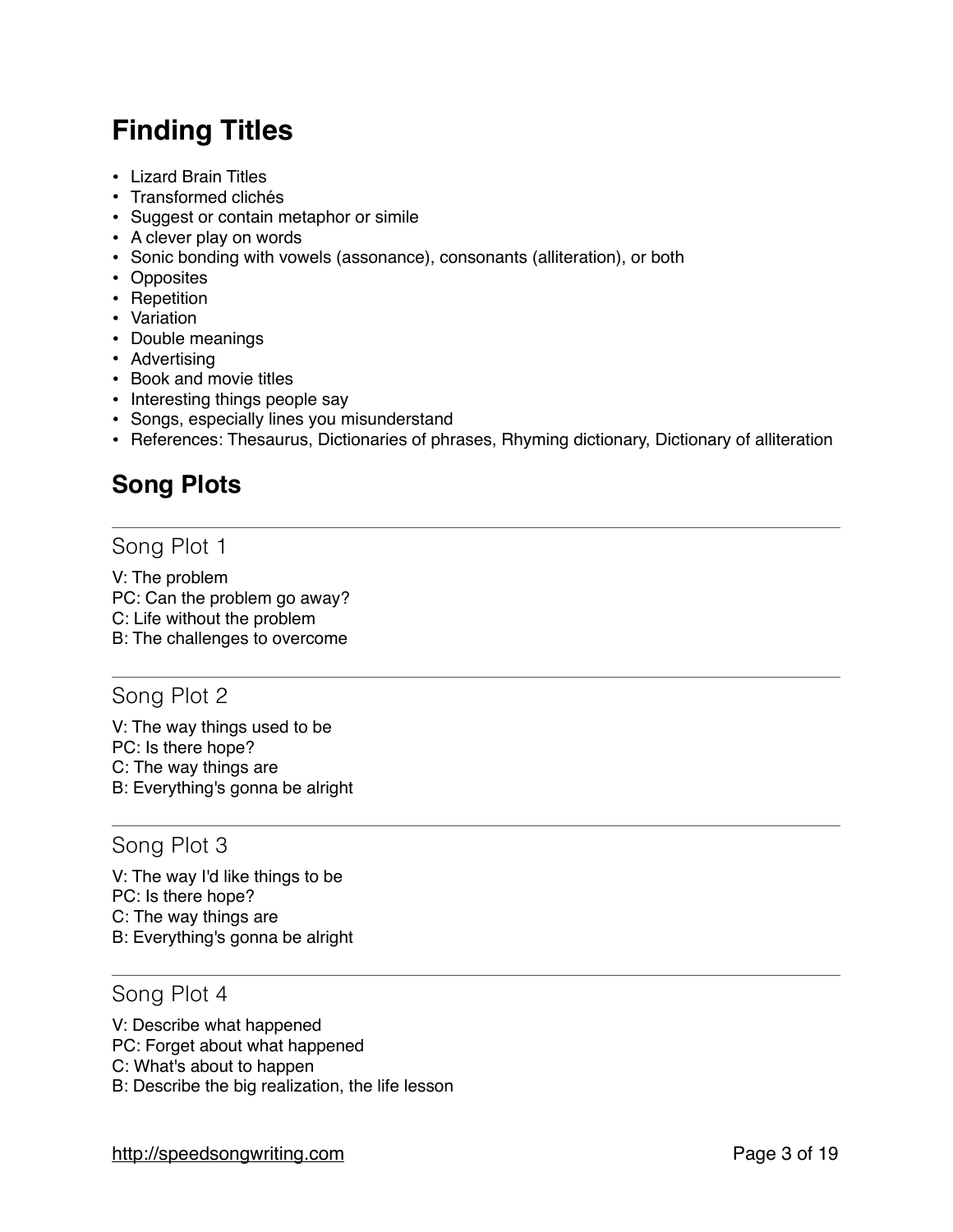### Song Plot 5

V: This is how I feel PC: I'll tell you why I feel this way C: This is why I feel this way

# **Tempo**



### **Beats**

Four on the Floor

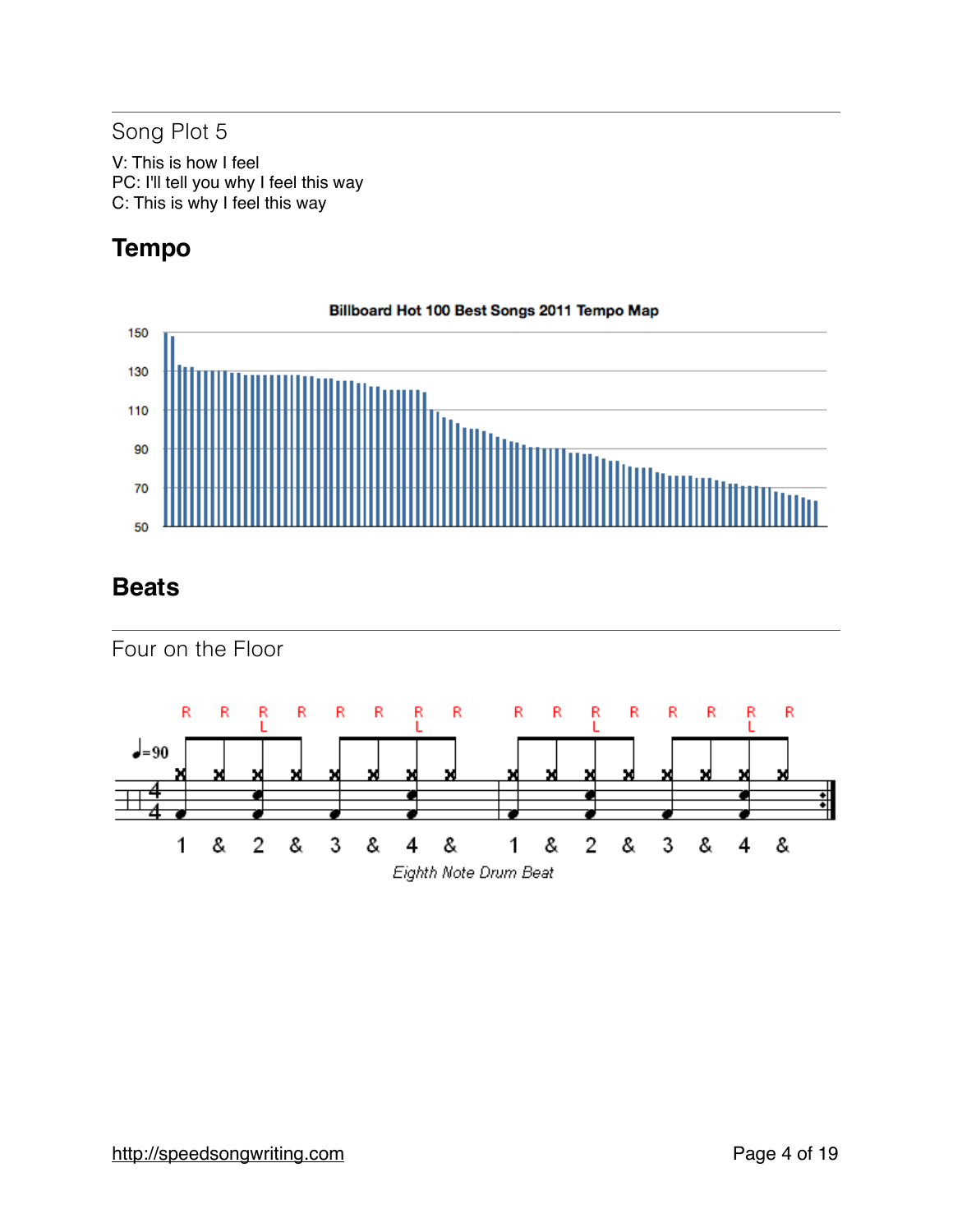# **Step 2: Find 250 Words from the Lyric Triad and Match with Appropriate Mode**

# **The Lyric Triad**

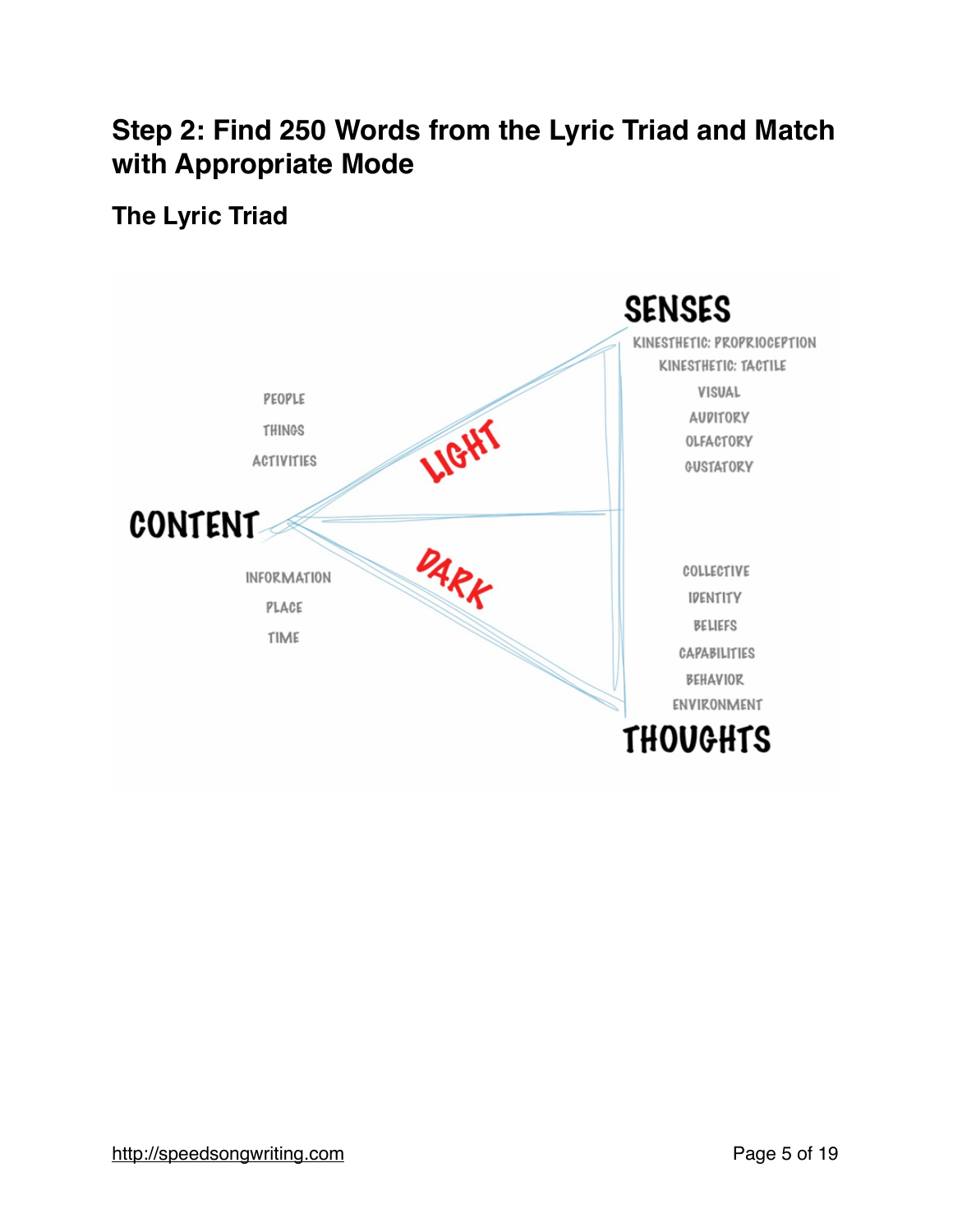# **Lyric Triad Legend**

#### **Content**

Use the content section to decide what to describe.

- People
- Things
- Activities
- Information
- Place
- Time

#### Senses

Use the representational systems for external descriptions.

- Kinesthetic: Proprioception
- Kinesthetic: Tactile
- Visual
- Auditory
- Olfactory
- Gustatory

### **Thoughts**

Use the levels of experience for internal details.

- Collective
- Identity
- Beliefs
- Capabilities
- Behavior
- Environment

# **Lyric Triad Tips**

- Take any prepared or random piece of content, put it into Google Images, describe one of the images using the rest of the Lyric Triad. Divide your description into Internal and External details to create Lyric Triad Patterns.
- Generally, the levels of experience have more power the higher they go, beginning with environmental details and ending with collective details. Move up the levels as the song progresses for increased emotional impact.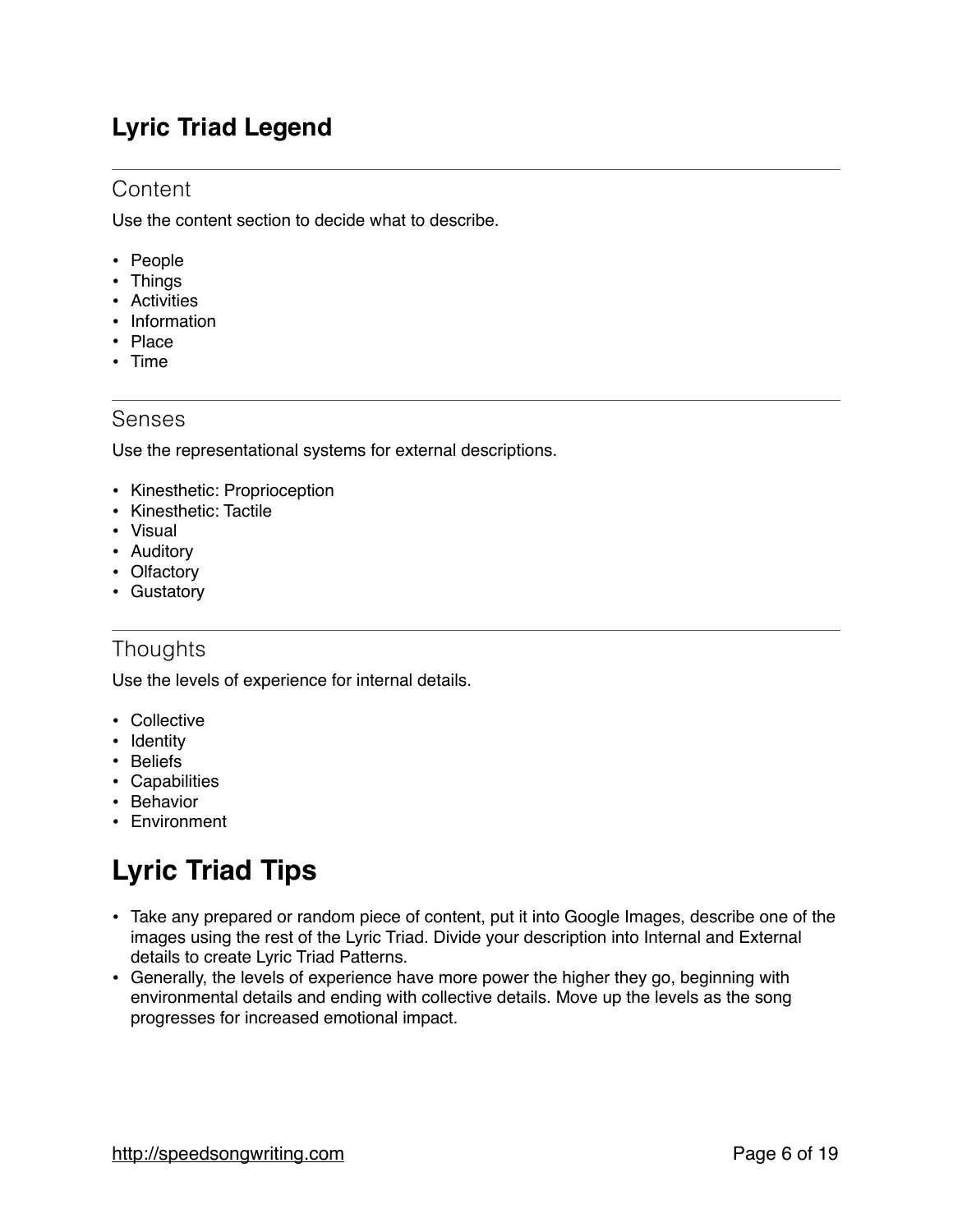# **Modes**

# Mode Comparison Chart

| Mode       | Color       | <b>Alterations</b>    | T.   | $\mathbf{H}$    | Ш             | IV            | V        | VI    | <b>VII</b> |
|------------|-------------|-----------------------|------|-----------------|---------------|---------------|----------|-------|------------|
| Lydian     | bright      | raised 4              | I    | $_{\rm II}$     | <b>IIImin</b> | #IVdim        | V        | VImin | VIImin     |
| Ionian     | neutral     | no alterations        | I    | <b>IImin</b>    | <b>IIImin</b> | IV            | V        | VImin | VIIdim     |
| Mixolydian | less bright | lowered 7             | I    |                 | IImin IIIdim  | IV            | Vmin     | VImin | bVII       |
| Dorian     | dark        | lowered 3, 7          | Imin | $I$ Imin   bIII |               | IV            | Vmin     | VIdim | bVII       |
| Aeolian    | darker      | lowered $3, 6, 7$     | Imin | IIdim           | bIII          | <b>IV</b> min | Vmin bVI |       | bVII       |
| Phrygian   | darkest     | lowered 2, 3, 6, 7    | Imin | bH              | bIII          | <b>bIVmin</b> | Vmin bVI |       | bVIImin    |
| Locrian    | unusable    | lowered 2, 3, 5, 6, 7 | Idim | bH              | bIIImin       | <b>bIVmin</b> | bV       | bVI   | bVII       |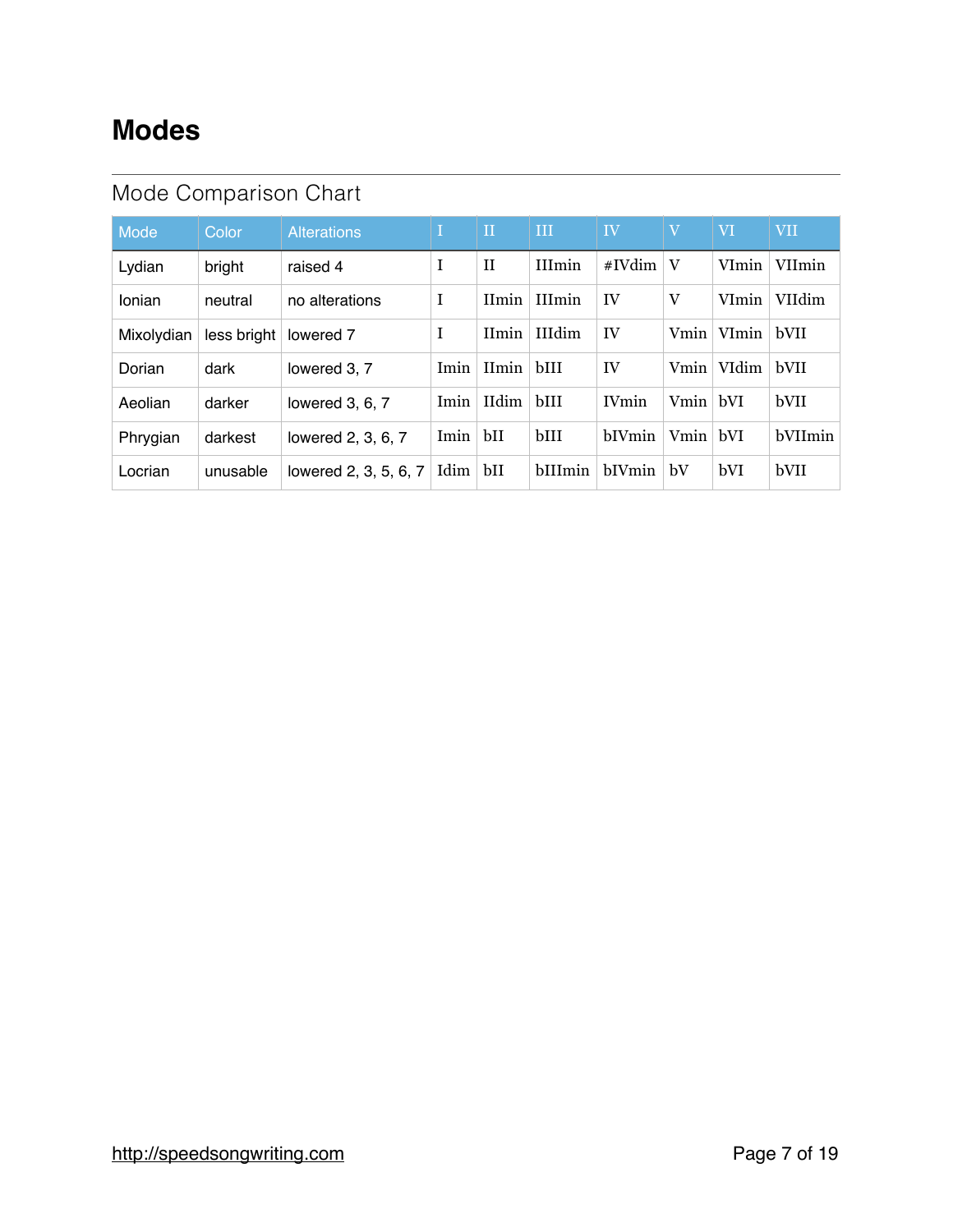# **Step 3: Find Rhyme Pairs**

#### Perfect Rhyme

Perfect Rhyme has three characteristics:

- The rhyming syllables have the same vowel sounds
- The consonant sounds after the vowel (if any) have the same sounds
- The rhyming syllables begin differently

#### Family Rhyme

A good substitute for Perfect Rhyme is Family Rhyme.

- The rhyming syllables have the same vowel sounds
- The consonant sounds after the vowel are phonetically related
- The rhyming syllables begin differently

In Family Rhyme, there are three phonetic families:

- Plosives: b, d, g, p, t, k
- Fricatives: v, TH, z, zh, j, f, th, s, sh, ch
- Nasals: m, n, ng

#### Family Rhyme Chart

You can substitute members of the same family: cut/luck, rich/wish, fun/sung. Use this chart to help you find family rhymes.

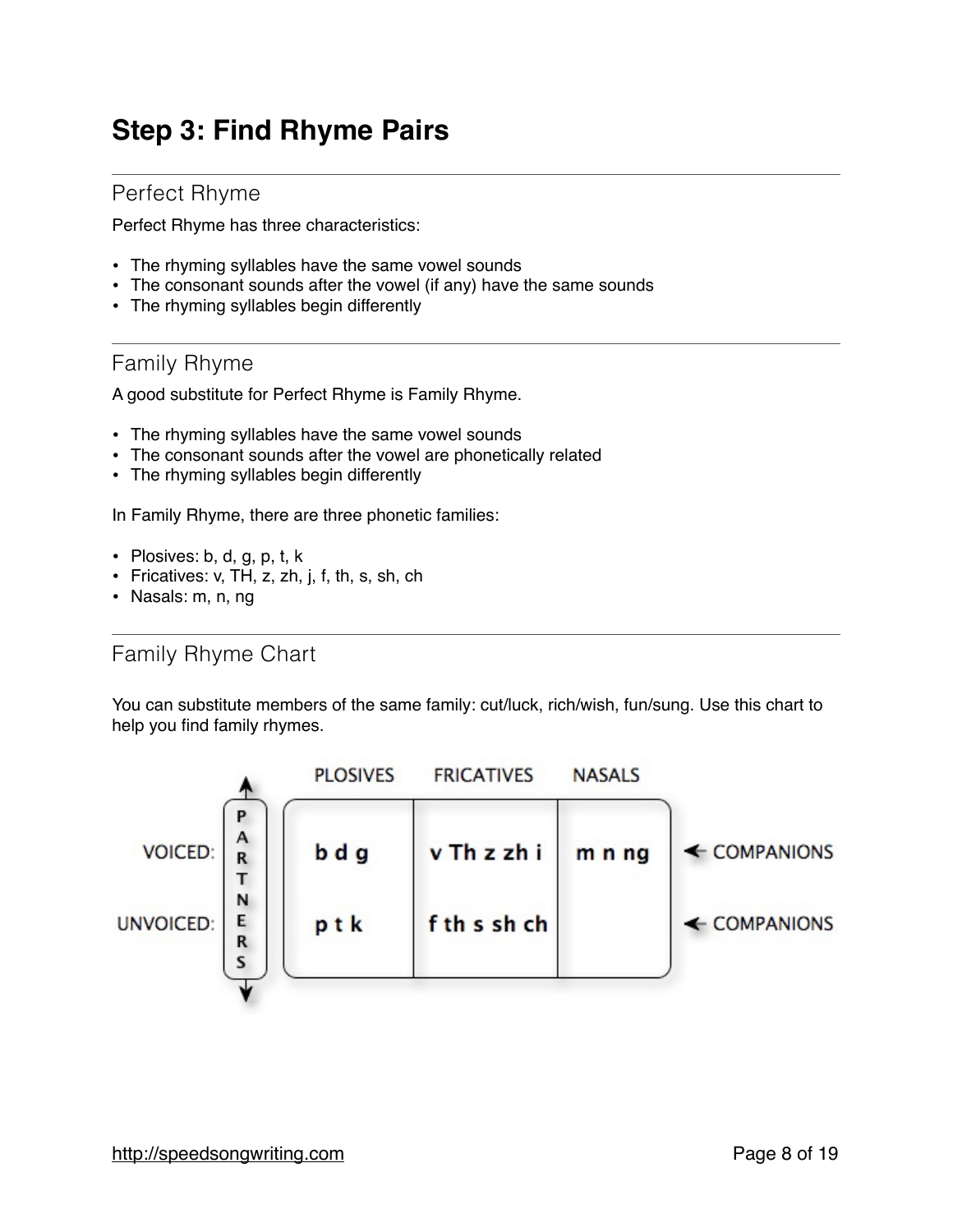# **Step 4: Build a Chorus and Power Progression**

# **The Chorus**

A chorus is the part of the song that keeps coming back. This part of the song usually includes the song title and summarizes the main idea of the lyric. It is also usually the emotional high point—the most intense part of the lyric.

Why is it called a "chorus?" Because the audience is supposed to sing along.

Choruses are usually made up of two alternating types of lines:

#### Title Line

T represents the title

#### Swing Line

A swing line is a lyric that is different from the title. The dash "-" represents the swing line.

The title line and the swing line can contrast both lyrically and melodically.

### Six Basic Chorus Forms

The most common chorus types are:

# **T T T T**

- Give Me Everything, Pitbull
- Just Can't Get Enough, The Black Eyed Peas
- What's My Name?, Rihanna & Drake
- Good Life, One Republic
- Blow, Ke\$ha
- I'm On One, DJ Khaled
- You Make Me Feel..., Cobra Starship
- Roll Up, Wiz Khalifa
- For The First Time, The Script
- We Found Love, Rihanna
- Pretty Girl Rock, Keri Hilson
- Country Girl (Shake It for Me), Luke Bryan
- Headlines, Drake
- Rhiannon, Fleetwood Mac
- Power To The People, John Lennon
- Born in the USA, Bruce Springsteen
- Spirits in a Material World, The Police

http://speedsongwriting.com extends the property of the Page 9 of 19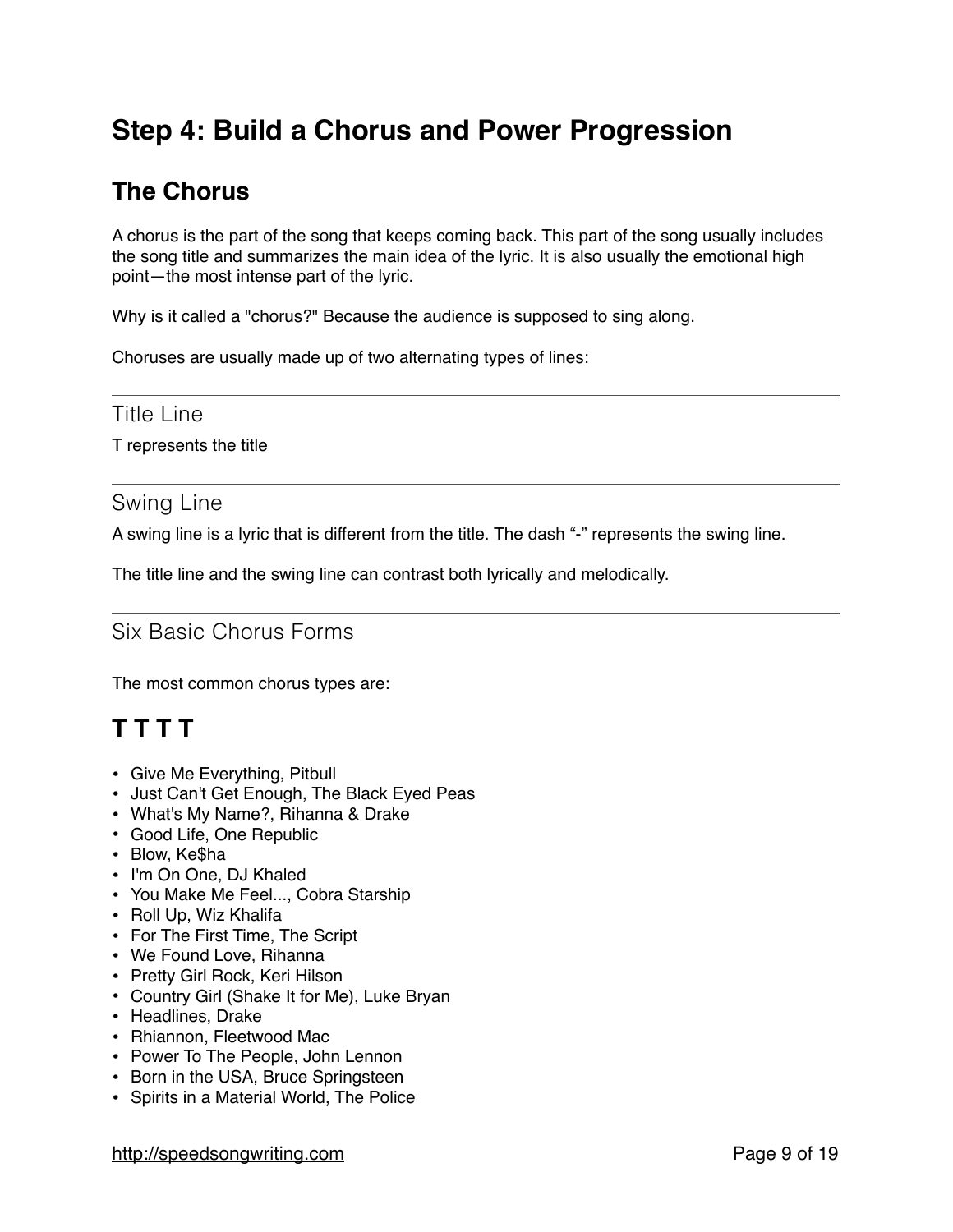# **- T - T**

- KUCK XXXXXXXXXXX<del>XXX</del>
- Super Bass, Nicki Minaj
- Moves Like Jagger, Maroon 5
- On the Floor, Jennifer Lopez
- Just the Way You Are, Bruno Mars
- Tonight (I'm Lovin' You), Enrique Iglesias
- KXXXXXXXXXXXX
- Till the World Ends, Britney Spears
- We R Who We R, Ke\$ha
- Black and Yellow, Wiz Khalifa
- Just a Dream, Nelly
- Hold It Against Me, Britney Spears
- Back to December, Taylor Swift
- Remind Me, Brad Paisley
- In the Dark, Dev
- Don't Wanna Go Home, Jason Derülo
- Price Tag, Jessie J
- She Will, Lil Wayne
- Material Girl, Madonna
- Best of My Love, Eagles
- Time After Time, Cindy Lauper

# **T - - T**

- Raise Your Glass, P!nk
- The Lazy Song, Bruno Mars
- The Show Goes On, Lupe Fiasco
- Stereo Hearts, Gym Class Heroes
- Coming Home, Diddy Dirty Money & Skylar Grey
- Only Girl (In the World), Rihanna
- Just a Kiss, Lady Antebellum
- More, Usher
- What The Hell, Avril Lavigne
- Don't You Wanna Stay, Jason Aldean
- Crazy Girl, Eli Young Band
- Take a Back Road, Rodney Atkins
- Are You Gonna Kiss Me Or Not, Thompson Square
- How Can We Be Lovers, Michael Bolton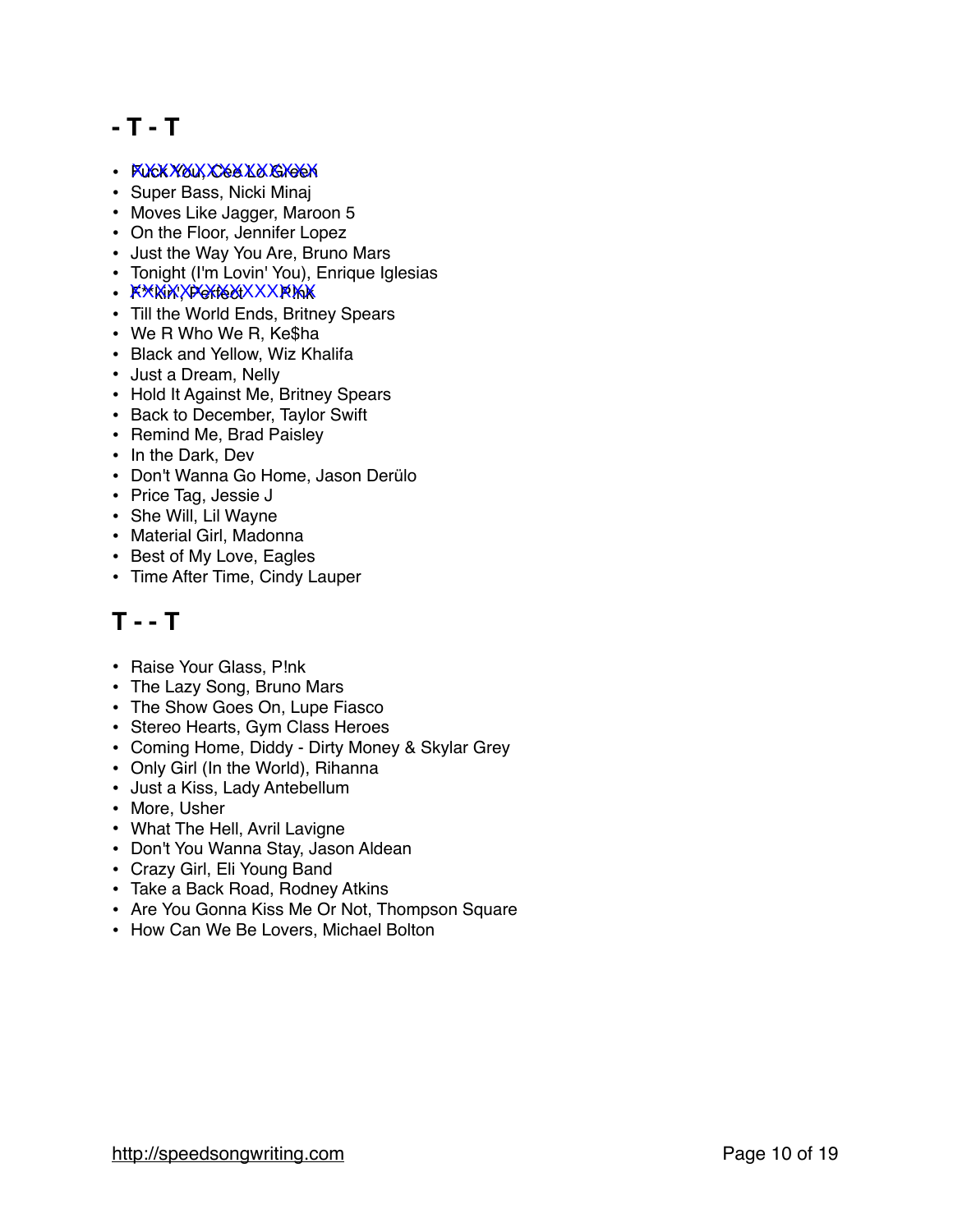### **- - - T**

- E.T., Katy Perry
- S&M, Rihanna
- Born This Way, Lady GaGa
- Down On Me, Jeremih & 50 Cent
- Lighters, Bad Meets Evil
- Dynamite, Taio Cruz
- I Need a Doctor, Dr. Dre
- Rocketeer, Far East Movement & Ryan Tedder
- Hold It Against Me, Britney Spears
- Honey Bee, Blake Shelton
- Barefoot Blue Jean Night, Jake Owen
- Animal, Neon Trees
- Tom Petty And The Heartbreakers, Tom Petty And The Heartbreakers
- The End Of The Innocence, Don Henley
- I Shall Be Released, Bob Dylan
- Don't Think Twice, It's All Right, Bob Dylan
- Separate Lives, Phil Collins
- King of Pain, The Police

### **T - - -**

- Party Rock Anthem, LMFAO
- Firework, Katy Perry
- Grenade, Bruno Mars
- Last Friday Night (T.G.I.F.), Katy Perry
- Someone Like You, Adele
- The Time (Dirty Bit), The Black Eyed Peas
- Hey Baby (Drop It to the Floor), Pitbull
- Dirt Road Anthem, Jason Aldean
- Written In The Stars, Tinie Tempah
- Knee Deep, Zac Brown Band
- You and Tequila, Kenny Chesney
- Fortress around Your Heart, Sting
- Every Little Thing She Does Is Magic, The Police
- Acadian Driftwood, The Band
- Stage Fright, The Band
- Good Times, Bad Times, Led Zeppelin
- Sweet Caroline, Neil Diamond
- I Will Remember You, Sarah McLachlan
- Fire and Rain, James Taylor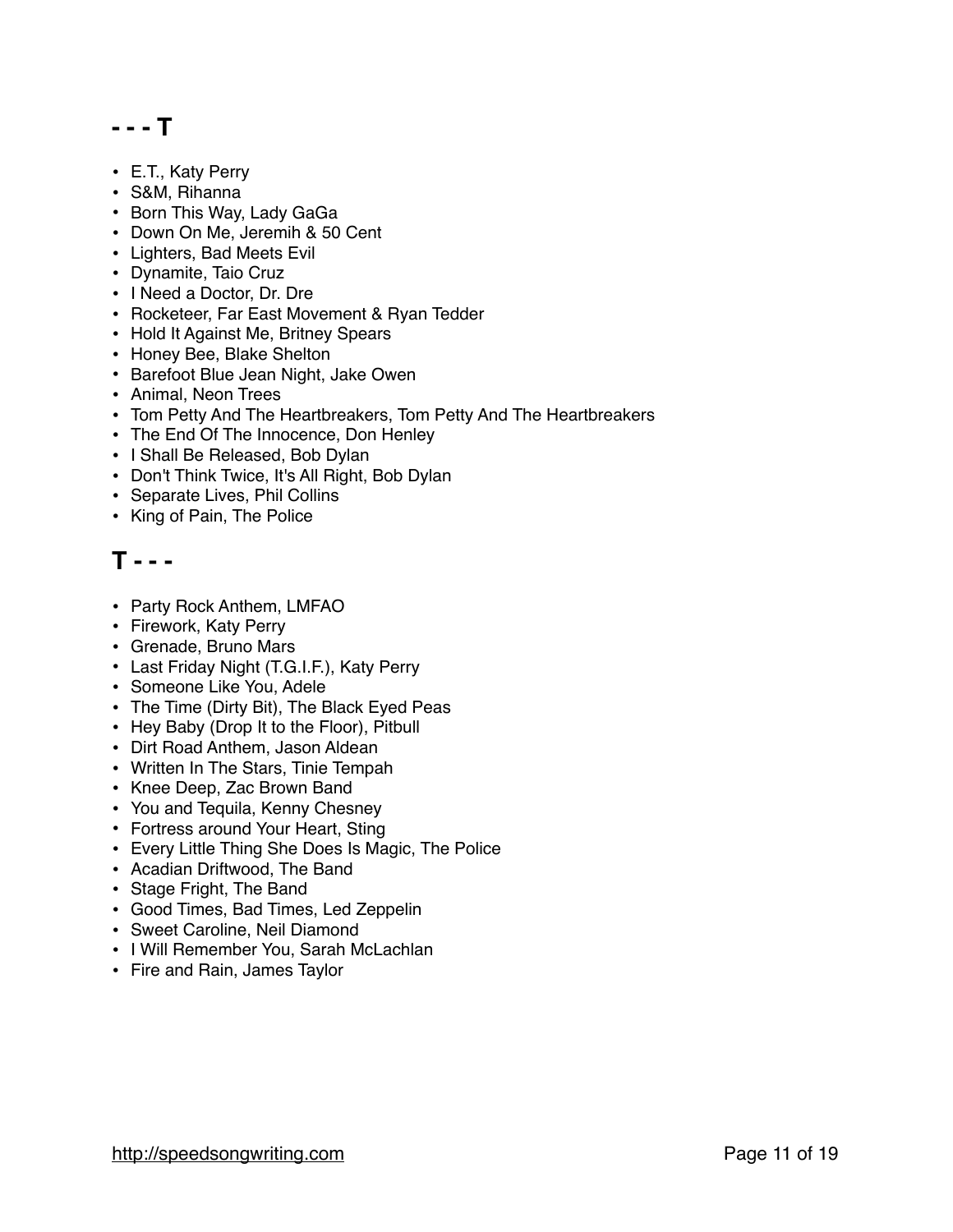# **T - T -**

- Pumped Up Kicks, Foster the People
- The Edge of Glory, Lady GaGa
- Tonight Tonight, Hot Chelle Rae
- I Wanna Go, Britney Spears
- Moment 4 Life, Nicki Minaj
- Motivation, Kelly Rowland
- All Of The Lights, Kanye West
- Bottoms Up, Trey Songz
- Life Is A Carnival, The Band
- Genie In a Bottle, Christina Aguilera
- I Knew I Loved You, Savage Garden
- I Wanna Dance With Somebody, Whitney Houston
- Hello Old Friend, Eric Clapton
- Victim of Love, Eagles
- Rock & Roll Hoochie Koo, Rick Derringer

### Qualities of a Successful Chorus

- The title has emphasis.
- It stands out.
- The chorus lyric summarizes or comments on the main idea of the verse/prechorus lyric.
- It is the emotional high point of the song.
- It is the most intense part of the song.
- It is the climax of the song.
- It feels like it lifts.
- It is easy to sing.
- It is easy to remember.
- It either fulfills audience expectations or surprises audience expectations.
- It contrasts the other song sections (Verse, Prechorus, Bridge; if they exist)
- It feels different from the other song sections.
- It has a different idea than verse—Lyrically, melodically, harmonically, rhythmically.
- It is developed differently—Lyrically, melodically, harmonically, rhythmically.
- It is the arrival point of the song = "This is what I'm talking about", "This is why I'm telling this story."
- It gains meaning and interest every time it is repeated.
- Big ideas in the chorus, small details in the verse.

You will know you have written a good chorus when:

- I hear the title stand out from everything else.
- I understand the meaning of the lyric and it resonates with my life experience.
- It feels more intense than the other sections.
- The listener is singing or humming along (not always out loud).
- The listener remembers the melody and the lyric long after the song is over.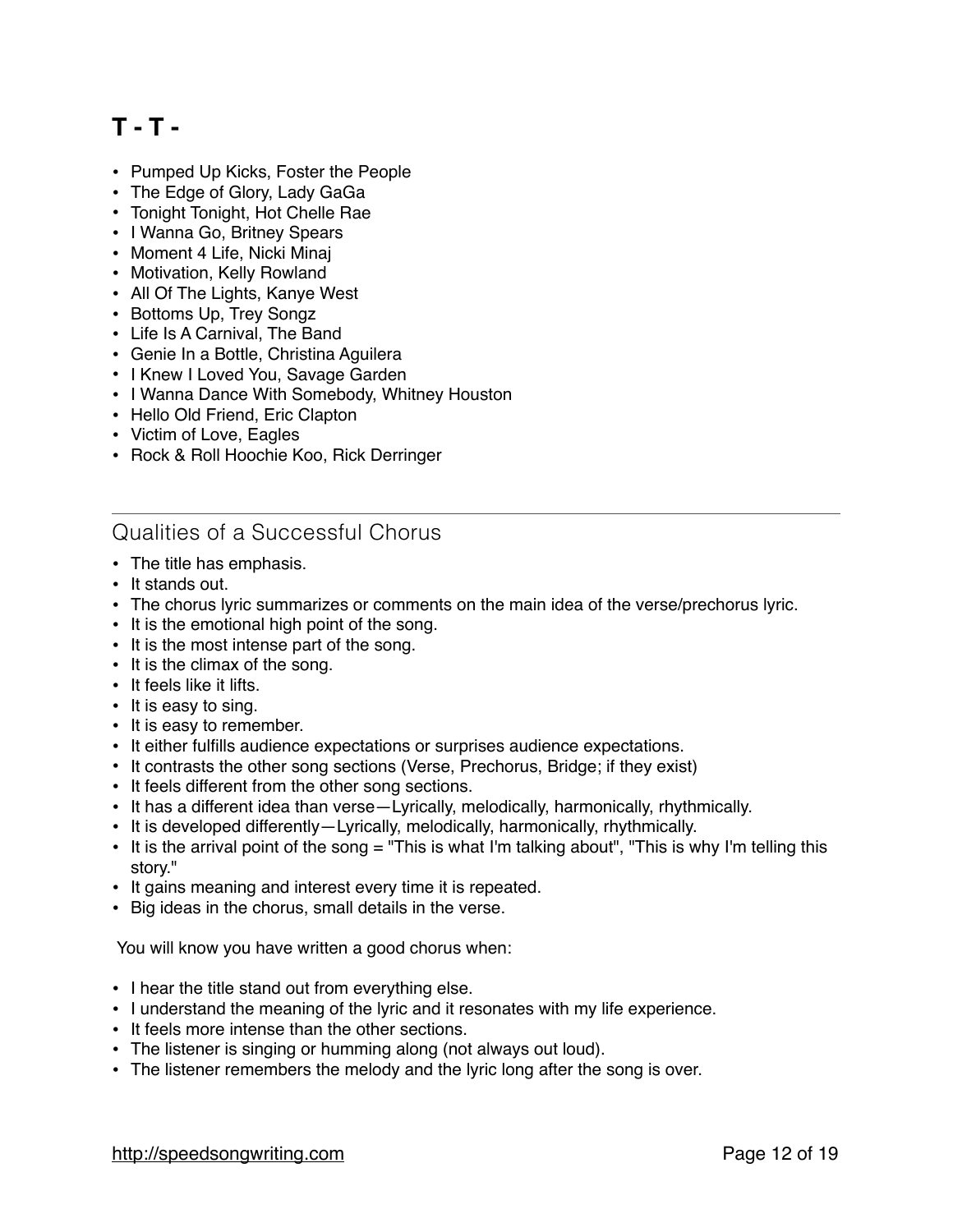### **Power Progressions**

#### Major-Key Power Progressions

- $\cdot$  I IV
- I IV V
- I VImin IImin V

#### Variations:

- I VImin IV V
- IIImin VImin IImin V
- I IImin IIImin IV
- I V/7 VImin I/5 IV I/3 IImin V

Progressions Leading to V:

- Ilmin IIImin IV V
- IV V
- IImin V
- VImin V

#### Minor-Key Power Progressions

- Imin bVII
- Imin bVII bVI bVII

Variations:

- Imin bVII bVI V
- Imin Vmin
- Imin IVmin

#### Mixolydian-Key Power Progressions

- I bVII
- I bVII IV

#### Dorian-Key Power Progressions

- Imin IV
- Imin IImin bIII IImin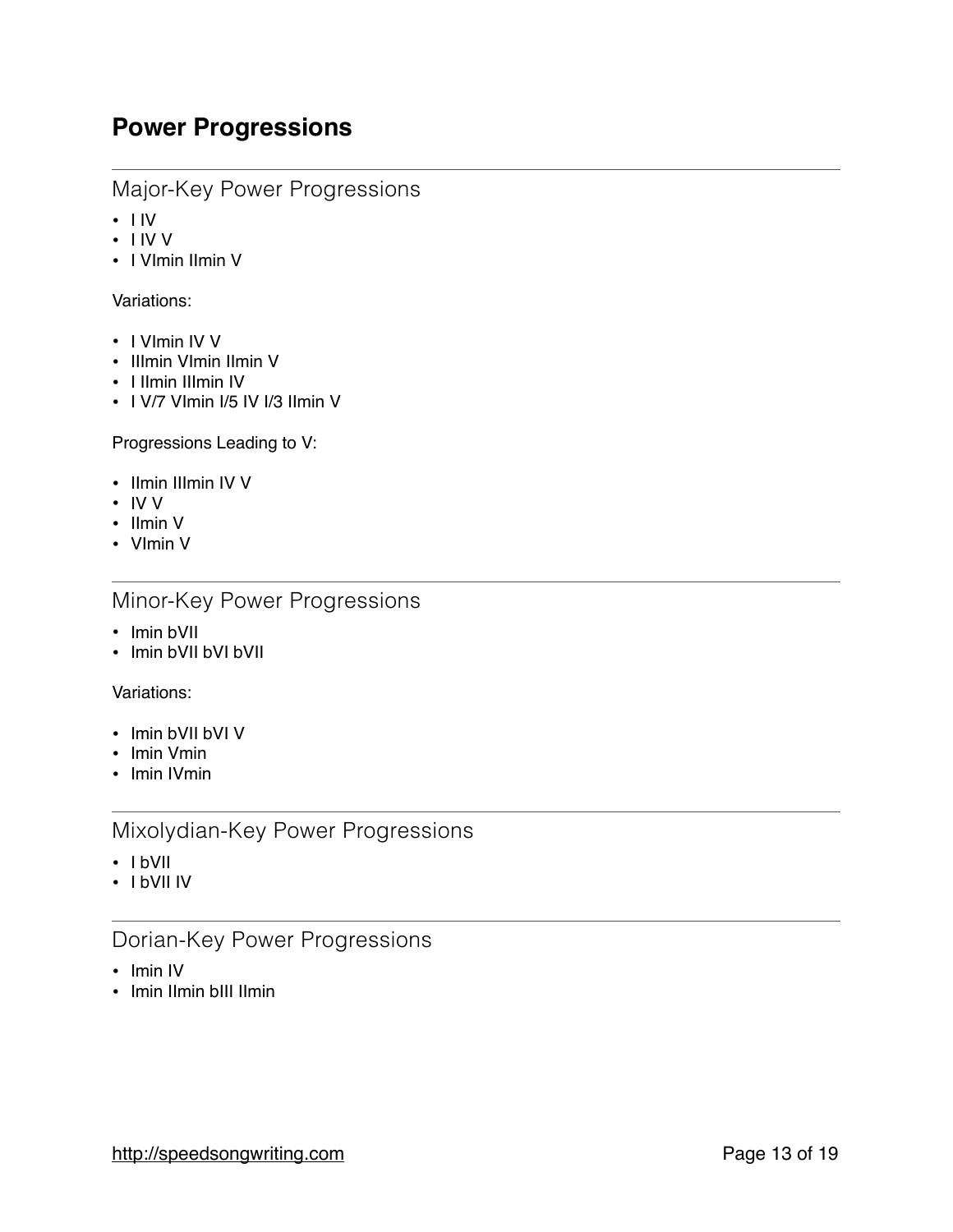### Blues-Key Power Progressions

Repetitive Progressions:

- I7 IV7
- I7 bIII IV

12-Bar Blues:

• I7 IV7 I7 V7 IV7 I7 (V7)

### Variations

- Change the progression length
- Change the rhythm of one or more chords
- Change the order of its chords
- Remove a chord
- Add a chord
- Replace a chord
- Add a pedal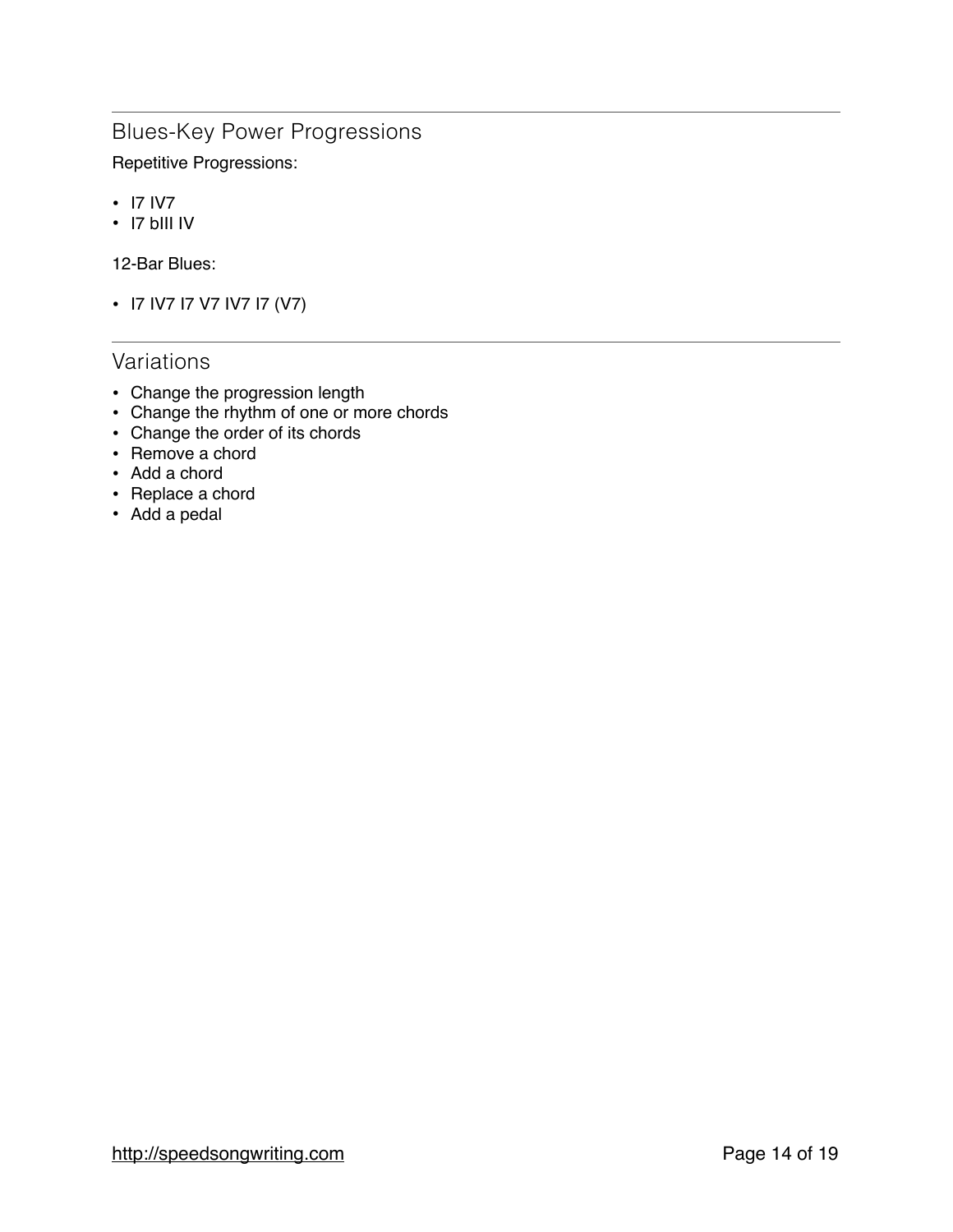# **Step 5: Choose a Rhyme Scheme, Lyric Triad Pattern**

Combine the Rhyme Scheme with a Lyric Triad Pattern.

|   | No. of Lines   Rhyme Scheme | <b>Lyric Triad Pattern</b> |
|---|-----------------------------|----------------------------|
| 2 | XX                          | <b>ST</b>                  |
|   | AA                          | <b>TT</b>                  |
| 4 | <b>XAXA</b>                 | STST                       |
|   | <b>AAAA</b>                 | <b>SSTT</b>                |
|   | <b>ABAB</b>                 | SSST                       |
|   | AABB                        | <b>TSST</b>                |
|   | AABA                        | <b>TTST</b>                |
|   | ABAA                        | <b>TSTT</b>                |
| 6 | <b>XXAXXA</b>               | <b>SSTSST</b>              |
|   | <b>XXABBA</b>               | <b>STSSTS</b>              |
|   | <b>XAAXAA</b>               | <b>TSTTST</b>              |
|   | <b>ABBABB</b>               | <b>TTSTTS</b>              |
|   | <b>ABCABC</b>               | <b>TSTTST</b>              |
|   | <b>AABCCB</b>               | <b>TSTTST</b>              |

S=Senses

T=Thoughts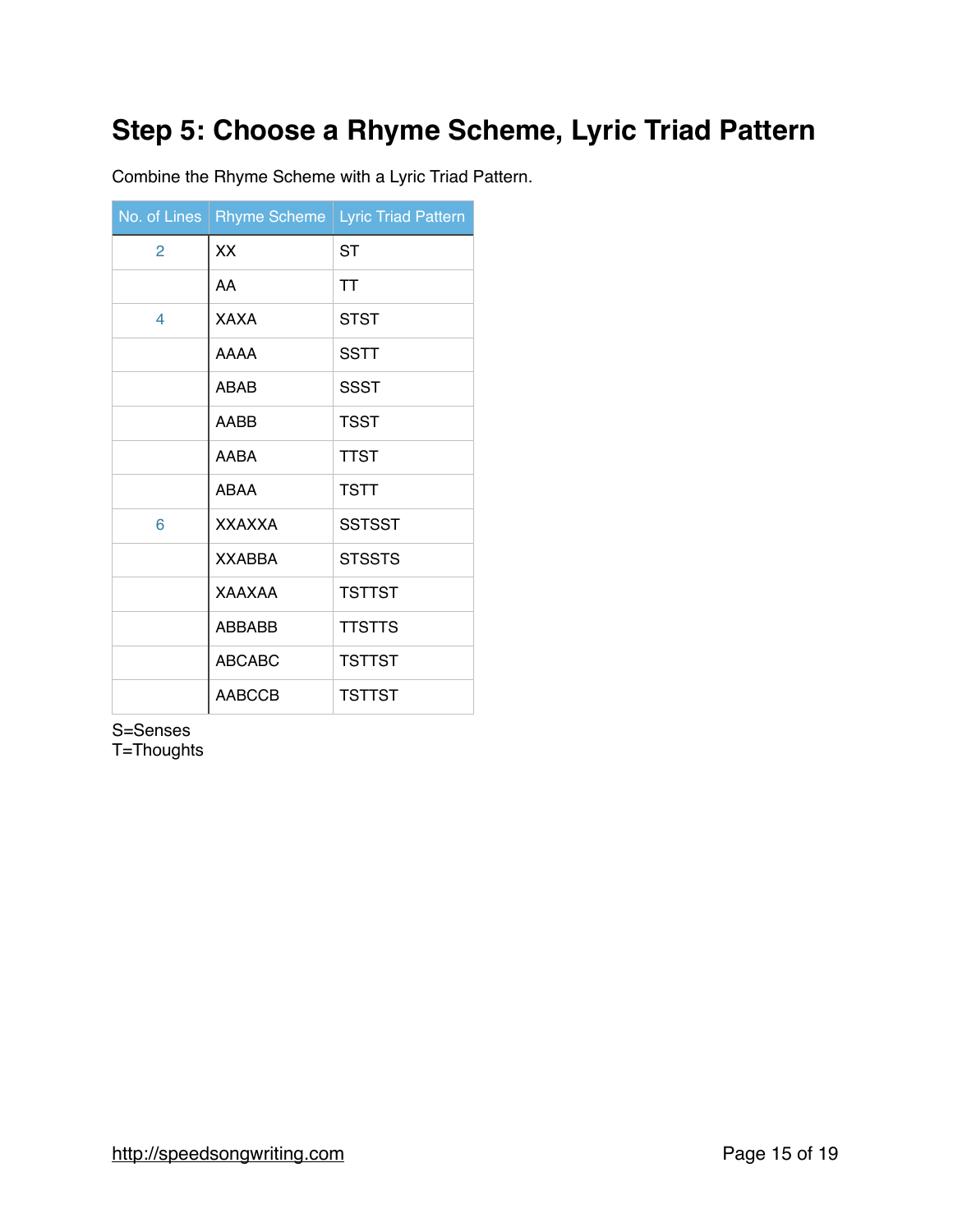# **Step 6: Build the Song Sections: Verses, Prechorus, Bridge**

# **The Verse**

The verse is a recurring song section and is generally the first section of the song that the listener hears. Each time the verse repeats, the melody stays the same but the lyrics generally change. The verse is more like a narrative which tells the story.

Effective verses should connect to the chorus, build up intensity into the chorus, and strongly contrast the chorus.

# **Tips**

- Present the song's story from the singer's point of view. This solves any problems with verb tense, setting, literary point of view, gender, and so on.
- Setting your verse's melody and lyrics to short notes is more conversational than longer notes. This will help draw your audience into the story. The chorus can then be made of longer notes, where you emphasize just a phrase or two to make it contrast the verse and give your listeners the opportunity to think about the lyrics.
- Big ideas in the chorus, small details in the verse.

### Common Verse Types

# **a b a b**

- E.T., Katy Perry
- Fire and Rain, James Taylor
- I Shall Be Released, Bob Dylan
- She Loves You, The Beatles
- I Want to Hold Your Hand, The Beatles
- Back in the Saddle, Aerosmith

### **a a a a**

- Party Rock Anthem, LMFAO
- Roxanne, The Police
- Feelin' Alright, Joe Cocker
- King of Pain, The Police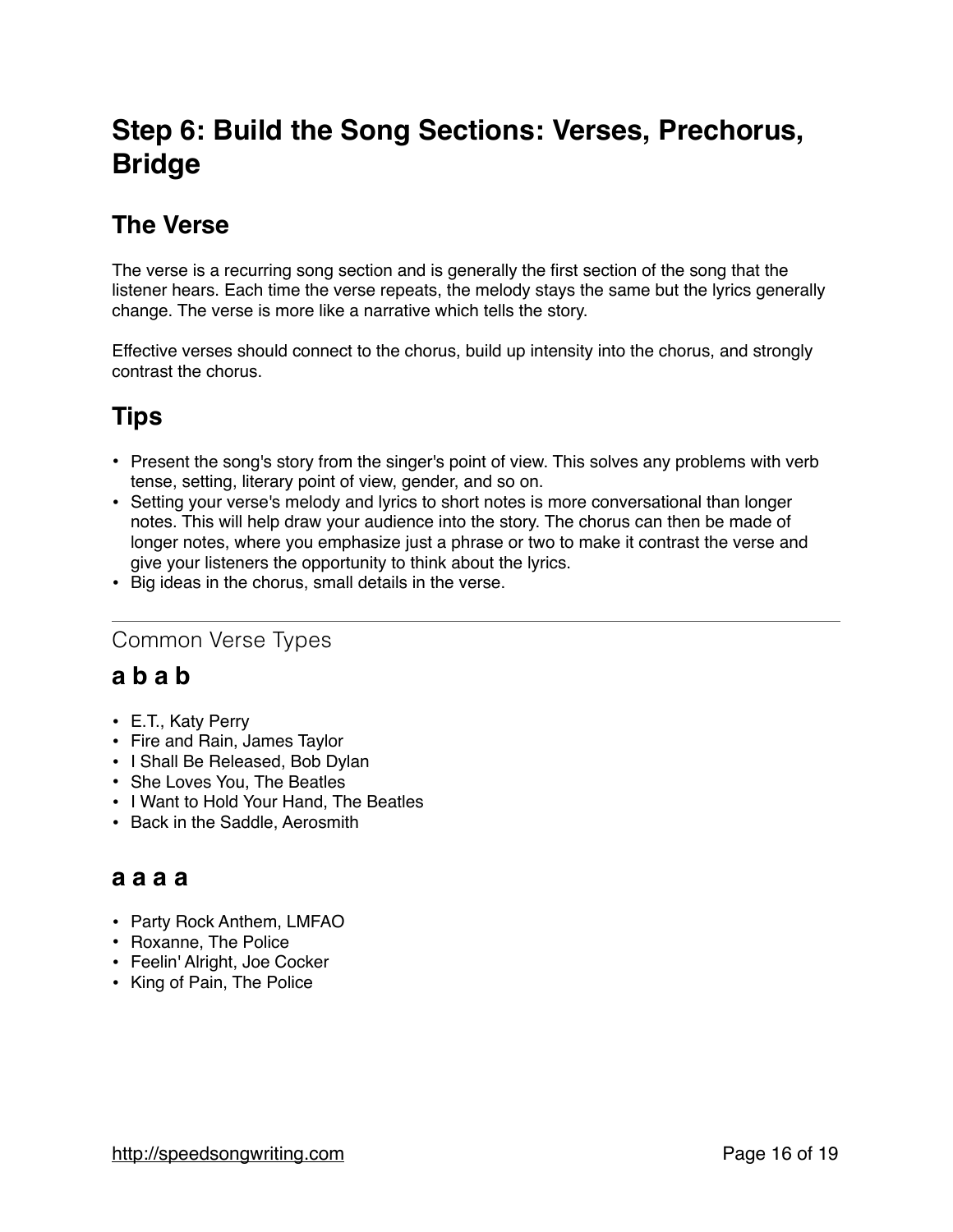### **x a x a**

- Every Little Thing She Does Is Magic, The Police
- New Kid In Town, The Eagles
- Born To Be Wild, Steppenwolf
- Owner of a Lonely Heart, Yes

### **a a b b**

- Rolling In The Deep, Adele
- My Generation, The Who
- My Life, The Beatles
- Message In A Bottle, The Police
- Magic Carpet Ride, Steppenwolf

#### Other Verse Types

- x x
- a a
- a a b a
- a b a a
- x x a x x a
- x x a b b a
- x a a x a a
- a b b a b b
- a b c a b c
- a a b c c b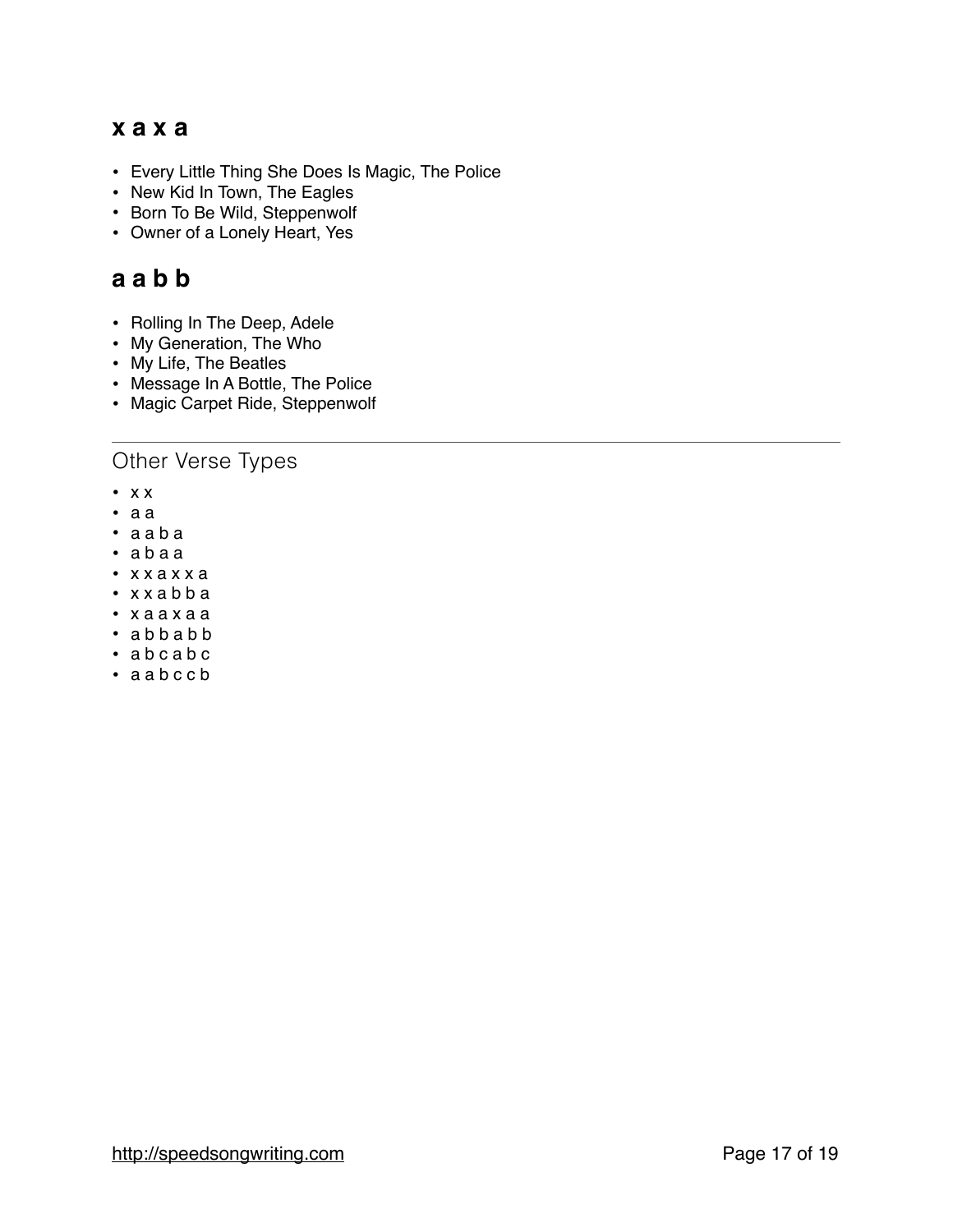# **The Prechorus**

It's a musical and lyrical link between the verse and chorus.

# **Prechorus Tips**

- Contrast phrase length
- Increase intensity as it approaches the chorus. Melodic rise.
- Keep the melody below the range of the chorus.
- New chord or progression. Avoid the root chord. Try alternating between two chords.
- Contrast rhythm.

# **The Bridge**

It's a musical section between two choruses, after all the verses.

# **Bridge Tips**

- New melody peak or rise
- New chord or progression: bVI, bVII
- Melodic contrast: lengthen or shorten phrases
- Rhythmic contrast: lengthen or shorten notes, syncopation, break down